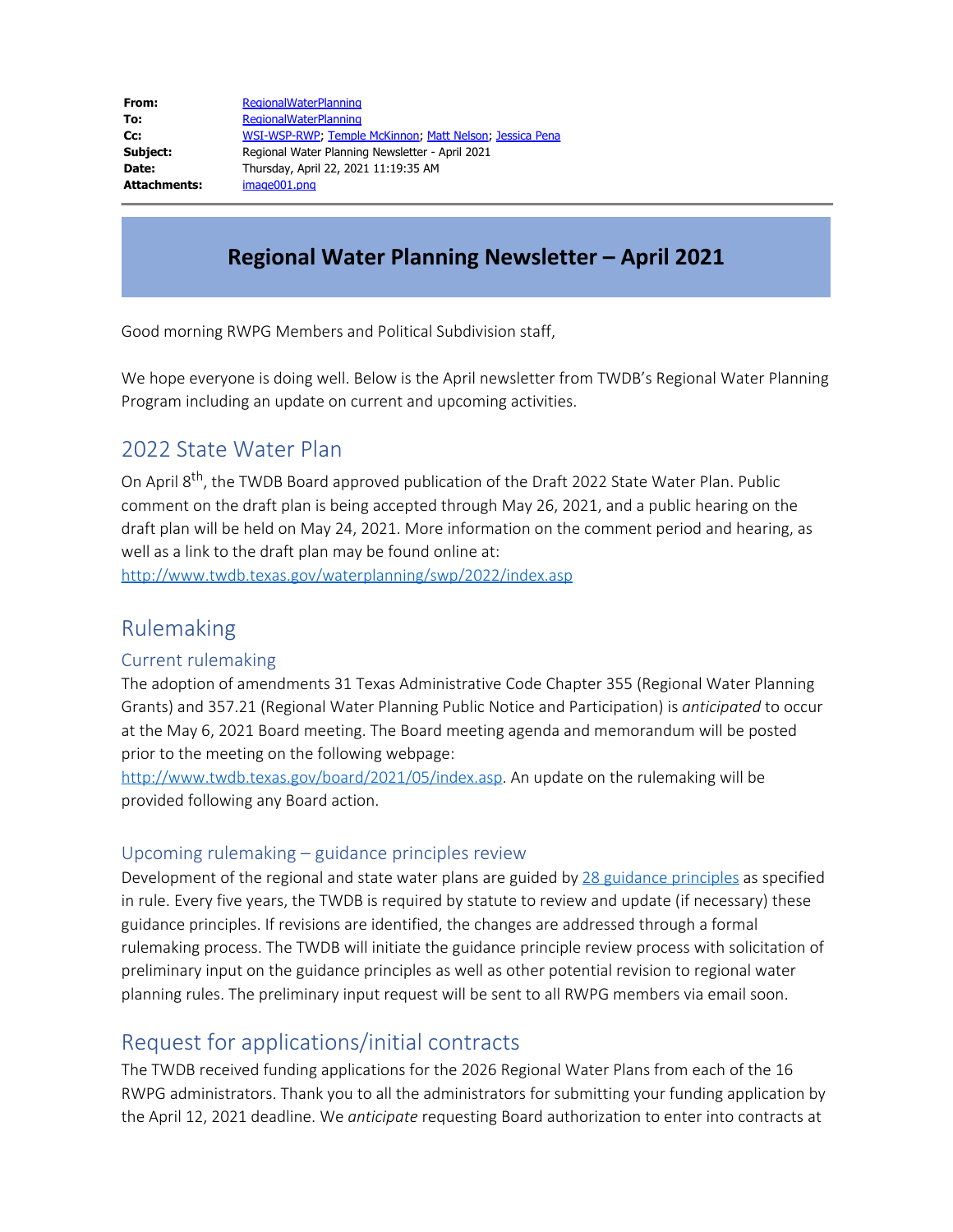a June Board meeting, and these initial contracts must be executed by August 31, 2021. The TWDB will provide each administrator a draft version of the contract prior to finalizing. The specific Board meeting date and links to Board meeting materials will be provided once available.

# Pre-planning/coordination meeting

Since the inception of regional water planning, RWPGs must hold a pre-planning meeting to receive input from the public on items that should be addressed or included in the plan during this planning cycle prior to proceeding with any technical work. A new pre-planning meeting requirement for this planning cycle is that RWPGs must identify water management strategies that provide opportunities for coordination and collaboration with other regions, or that could lead to potential conflicts with other regions.

Since these meetings will involve technical work, RWPGs are advised to wait to hold their preplanning/coordination meeting until at least following Board approval of contracts this summer. To assist with these meetings, the TWDB will provide regional water management strategy information to all RWPGs this summer. Please ensure you work with your TWDB Planner on agenda development for this meeting.

As a reminder, this meeting is also subject to a large 30-day public notice in accordance with notice and public participation rules. The *[Public Notification Quick Reference](https://www.twdb.texas.gov/waterplanning/rwp/planningdocu/2021/doc/current_docs/admin_docs/public_notice_quick_ref.pdf?d=17123.160000075586)* and the *[Public Notification](https://www.twdb.texas.gov/waterplanning/rwp/planningdocu/2021/doc/current_docs/admin_docs/RWPPublicNoticeTool.xlsx) [Tool](https://www.twdb.texas.gov/waterplanning/rwp/planningdocu/2021/doc/current_docs/admin_docs/RWPPublicNoticeTool.xlsx)* are available for more information on notice requirements (please note these may be updated following adoption of revisions to §357.21).

#### Aquifer storage and recovery survey

The TWDB's Innovative Water Technologies Division recently completed the Statewide Survey of Aquifer Suitability for Aquifer Storage and Recovery (ASR) or Aquifer Recharge (AR) Projects. This was a contracted study with HDR, Inc that identified the relative suitability of Texas' major and minor aquifer for ASR and AR projects. The results of this study will be a resource available to RWPGs during the development of the 2026 Regional Water Plans. TWDB's Innovative Water Technologies staff will be available to provide a short presentation on the survey at upcoming RWPG meetings. The [final report](http://www.twdb.texas.gov/publications/reports/contracted_reports/doc/2000012405.pdf), [story map](https://twdb-wsc.maps.arcgis.com/apps/MapSeries/index.html?appid=75313de26daf4994bcb590fdb8846b80), and [interactive web map](https://twdb-wsc.maps.arcgis.com/apps/webappviewer/index.html?id=50d9b795672243d387cef438f7c62311) are available online at: <http://www.twdb.texas.gov/innovativewater/asr/projects/Statewide/index.asp>

# Reservoir reliability study

TWDB's Surface Water Division has contracted with Aqua Strategies to conduct a study to quantify uncertainty in reservoir yields. The project will evaluate the impact of significant drought events on reservoir yield to try to determine how existing firm yields will hold up under drought events more extensive or severe than the current drought of record used in water planning. Select regional water planning stakeholders have been invited to participate in this study as members of the project review team due to their association with the subject matter (e.g. river authorities, etc). A draft final report is due by July 31, 2021, and the final report is due by August 31, 2021.

# Reminders and previous updates

The TWDB receives RWPG member emails from the region's administrator. Administrators should provide any updated email addresses to your TWDB Planner to ensure our membership database